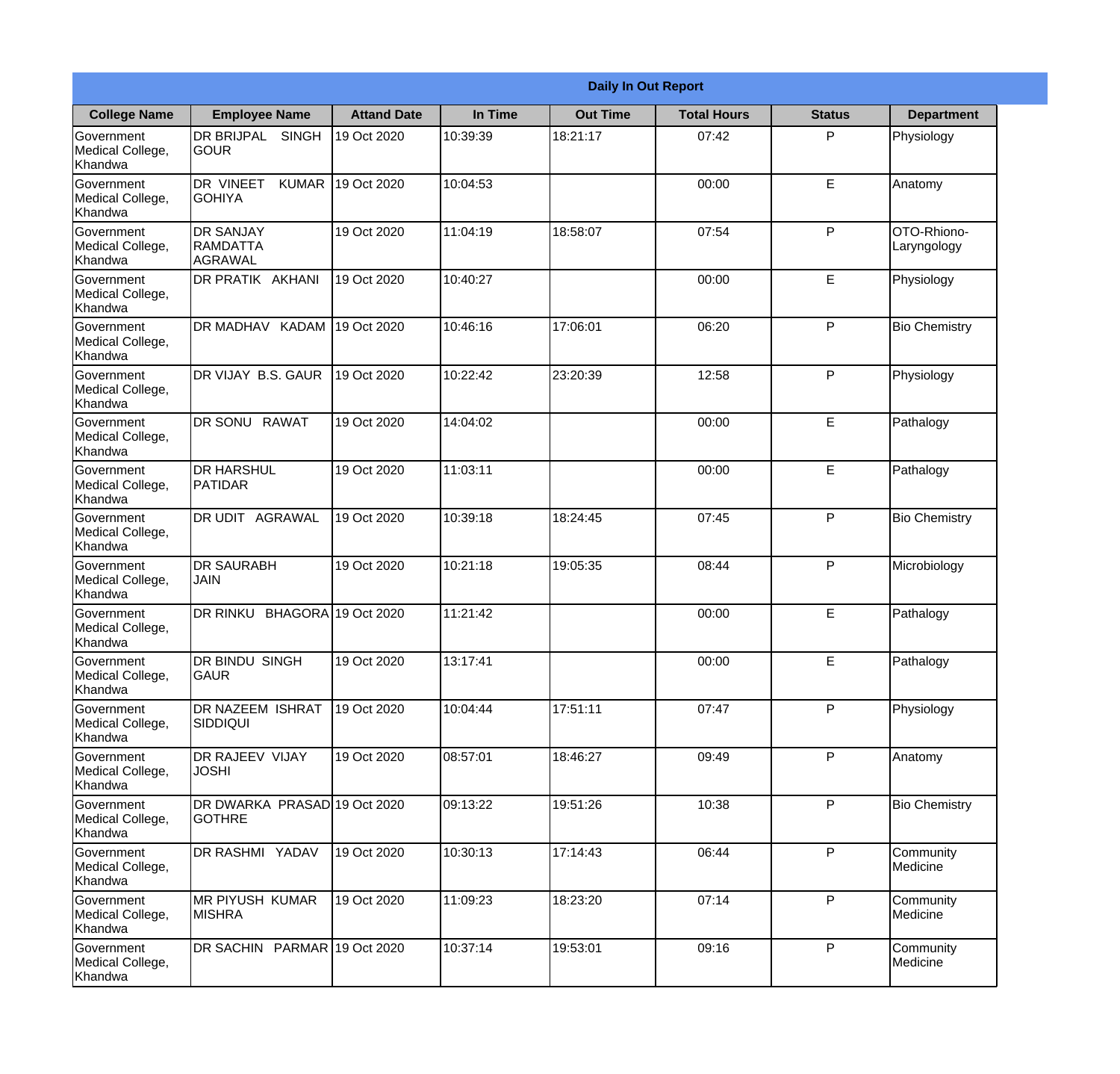| <b>Designation</b>                  | <b>Category</b>     |
|-------------------------------------|---------------------|
| Demonstrator/Tutor   Non Clinical   |                     |
| Professor                           | Non Clinical        |
| Professor                           | Clinical            |
| Assistant Professor                 | Non Clinical        |
| Assistant Professor   Non Clinical  |                     |
| Associate Professor Non Clinical    |                     |
| Demonstrator/Tutor   Para Clinical  |                     |
| Assistant Professor   Para Clinical |                     |
| Associate Professor Non Clinical    |                     |
| Associate Professor   Para Clinical |                     |
| <b>Assistant Professor</b>          | Para Clinical       |
| Associate Professor Para Clinical   |                     |
| Professor                           | <b>Non Clinical</b> |
| Assistant Professor   Non Clinical  |                     |
| Demonstrator/Tutor   Non Clinical   |                     |
| <b>Assistant Professor</b>          | Para Clinical       |
| Statistician                        | Para Clinical       |
| Assistant Professor   Para Clinical |                     |

## **Daily In Out Report**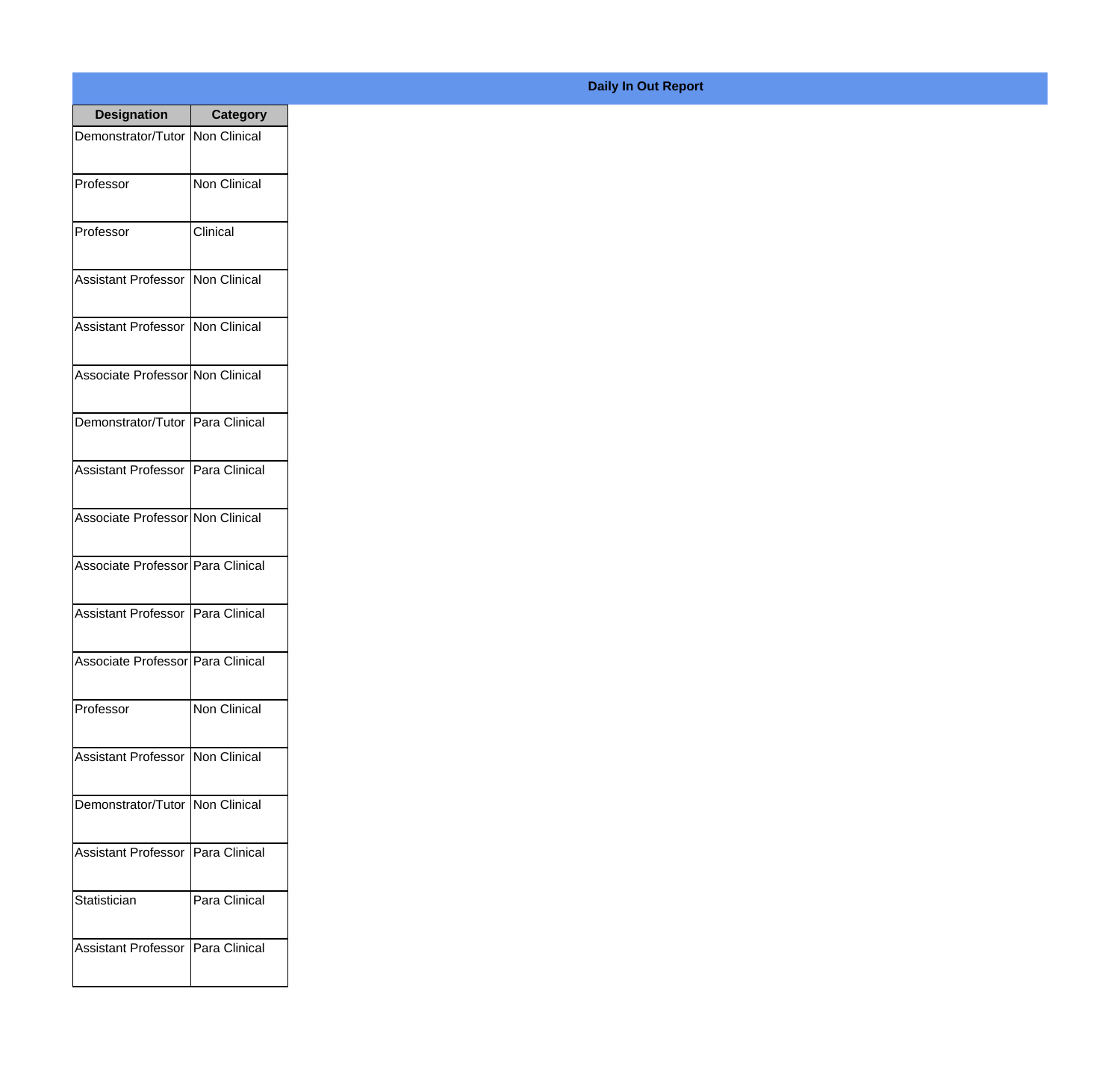|                                                  | <b>Daily In Out Report</b>                     |             |          |          |       |              |                             |  |  |
|--------------------------------------------------|------------------------------------------------|-------------|----------|----------|-------|--------------|-----------------------------|--|--|
| <b>Government</b><br>Medical College,<br>Khandwa | DR PRAMILA VERMA 19 Oct 2020                   |             | 11:28:44 |          | 00:00 | E            | Paediatrics                 |  |  |
| Government<br>Medical College,<br>Khandwa        | <b>DR MANOJ BALKE</b>                          | 19 Oct 2020 | 09:32:47 |          | 00:00 | E            | Ophthalmology               |  |  |
| <b>Government</b><br>Medical College,<br>Khandwa | <b>DR GARIMA</b><br><b>AGRAWAL</b><br>VARSHNEY | 19 Oct 2020 | 12:09:25 |          | 00:00 | E            | Paediatrics                 |  |  |
| Government<br>Medical College,<br>Khandwa        | <b>DR SIDDHARTH</b><br><b>BANODE</b>           | 19 Oct 2020 | 09:38:12 | 17:06:21 | 07:28 | $\mathsf{P}$ | Pharmacology                |  |  |
| Government<br>Medical College,<br>Khandwa        | DR PRIYA KAPOOR<br><b>KAPOOR</b>               | 19 Oct 2020 | 10:23:24 | 17:07:13 | 06:44 | P            | Pathalogy                   |  |  |
| Government<br>Medical College,<br>Khandwa        | <b>DR SAPNA</b><br><b>MAHESHRAM</b>            | 19 Oct 2020 | 10:53:37 | 17:07:43 | 06:14 | $\mathsf{P}$ | Community<br>Medicine       |  |  |
| Government<br>Medical College,<br>Khandwa        | <b>DR RAJENDRA</b><br><b>SINGH MANDLOI</b>     | 19 Oct 2020 | 10:59:49 | 18:21:23 | 07:22 | $\mathsf{P}$ | <b>Bio Chemistry</b>        |  |  |
| Government<br>Medical College,<br>Khandwa        | <b>DR AJAY</b><br><b>NARWARIYA</b>             | 19 Oct 2020 | 10:07:23 | 17:37:11 | 07:30 | ${\sf P}$    | Microbiology                |  |  |
| Government<br>Medical College,<br>Khandwa        | DR ANANT<br><b>TUKARAM PAWAR</b>               | 19 Oct 2020 | 11:12:23 | 11:12:38 | 00:00 | AB           | Community<br>Medicine       |  |  |
| <b>Government</b><br>Medical College,<br>Khandwa | <b>DR ANANT</b><br><b>TUKARAM PAWAR</b>        | 19 Oct 2020 | 19:52:53 |          | 00:00 | AB           | Community<br>Medicine       |  |  |
| Government<br>Medical College,<br><b>Khandwa</b> | <b>DR RAJU</b>                                 | 19 Oct 2020 | 09:41:59 |          | 00:00 | E            | Forensic<br>Medicine        |  |  |
| Government<br>Medical College,<br>Khandwa        | DR NITESHKUMAR<br>KISHORILAL<br><b>RATHORE</b> | 19 Oct 2020 | 09:39:03 |          | 00:00 | E            | Pharmacology                |  |  |
| Government<br>Medical College,<br>Khandwa        | DR PRIYESH<br><b>MARSKOLE</b>                  | 19 Oct 2020 | 10:46:56 |          | 00:00 | E            | Community<br>Medicine       |  |  |
| <b>Government</b><br>Medical College,<br>Khandwa | DR SANGEETA<br><b>CHINCHOLE</b>                | 19 Oct 2020 | 10:43:15 |          | 00:00 | E            | Physiology                  |  |  |
| Government<br>Medical College,<br>Khandwa        | DR NEERAJ KUMAR                                | 19 Oct 2020 | 09:11:07 | 18:20:00 | 09:09 | P            | Dentisry                    |  |  |
| Government<br>Medical College,<br>Khandwa        | DR VIJAY NAYAK                                 | 19 Oct 2020 | 13:12:25 | 18:00:10 | 04:48 | $\mathsf{P}$ | Anatomy                     |  |  |
| Government<br>Medical College,<br>Khandwa        | DR SUNIL BAJOLIYA                              | 19 Oct 2020 | 10:03:51 |          | 00:00 | E            | OTO-Rhiono-<br>Laryngology  |  |  |
| Government<br>Medical College,<br>Khandwa        | DR NISHA MANDLOI<br>PANWAR                     | 19 Oct 2020 | 09:28:59 |          | 00:00 | E            | Obstetrics &<br>Gynaecology |  |  |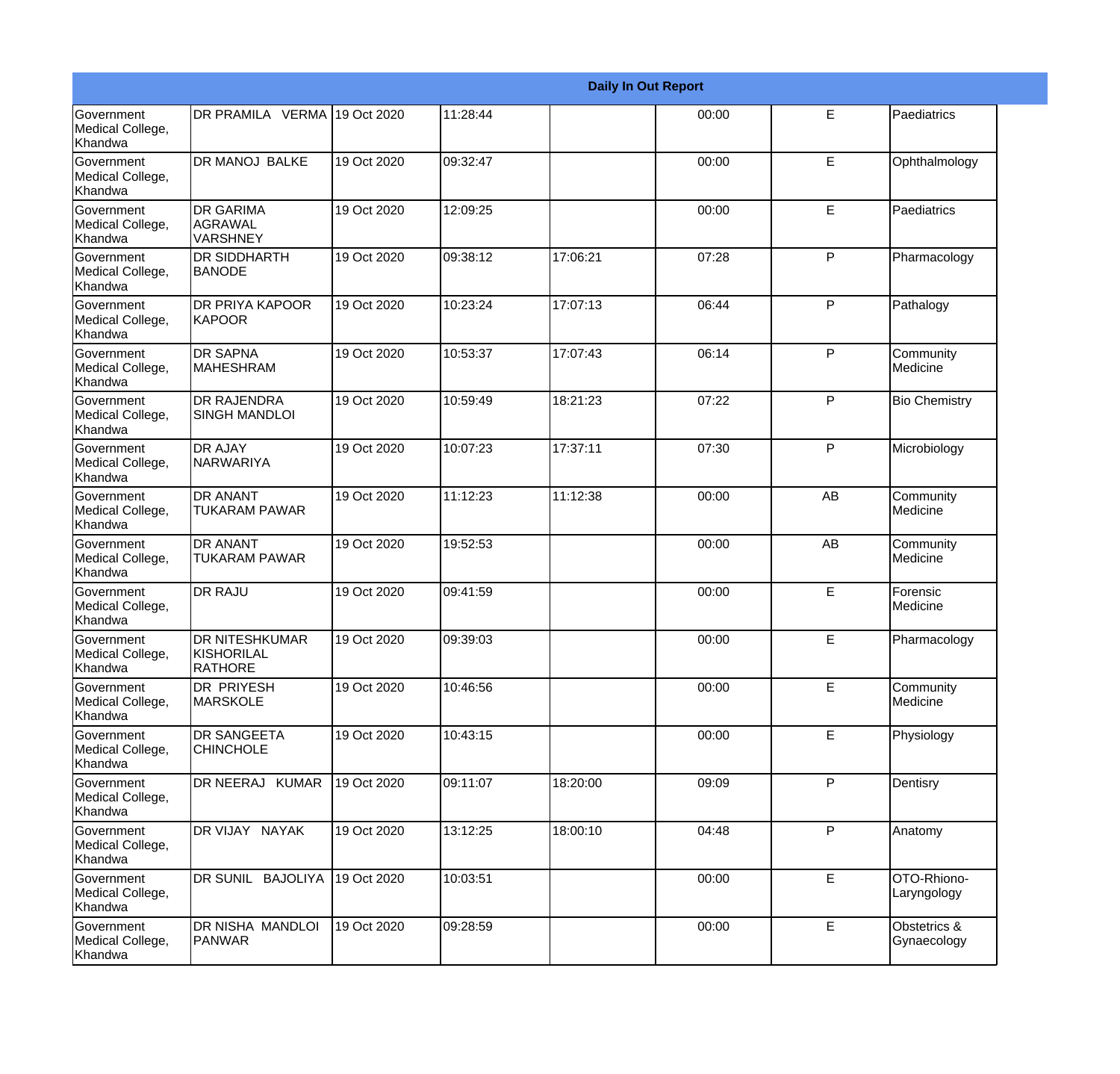| Professor                         | Clinical      |
|-----------------------------------|---------------|
| Assistant Professor               | Clinical      |
| Associate Professor Clinical      |               |
|                                   |               |
| Associate Professor Para Clinical |               |
| Demonstrator/Tutor Para Clinical  |               |
| Associate Professor Para Clinical |               |
| Demonstrator/Tutor Non Clinical   |               |
| Demonstrator/Tutor Para Clinical  |               |
|                                   |               |
| Professor                         | Para Clinical |
| Professor                         | Para Clinical |
| Demonstrator/Tutor Para Clinical  |               |
| Demonstrator/Tutor Para Clinical  |               |
|                                   |               |
| Associate Professor Para Clinical |               |
| Demonstrator/Tutor Non Clinical   |               |
| Assistant Professor Clinical      |               |
| Associate Professor Non Clinical  |               |
| Assistant Professor               | Clinical      |
|                                   |               |
| Associate Professor Clinical      |               |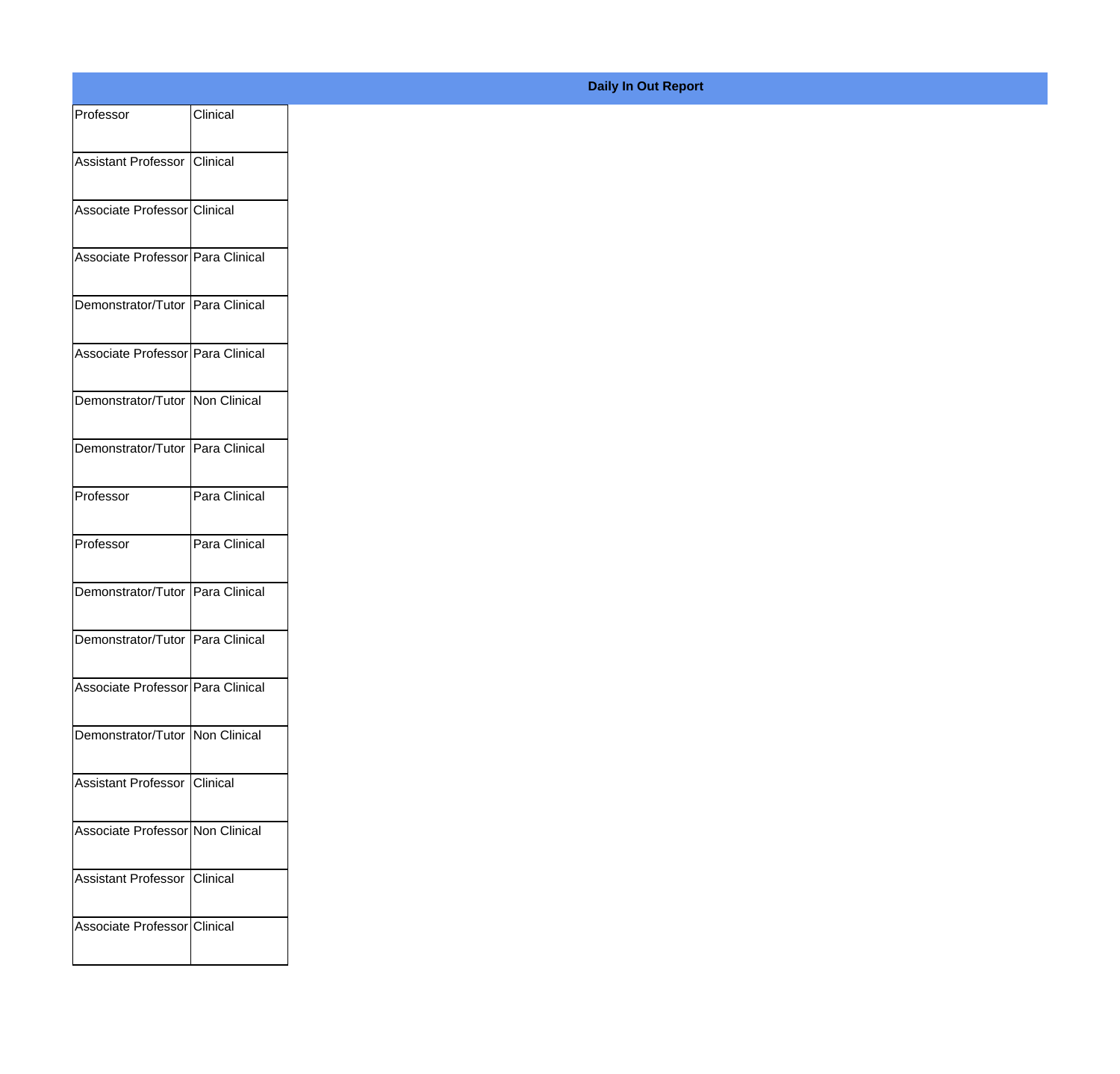|                                                  |                                                      |             |          | <b>Daily In Out Report</b> |       |    |                         |  |
|--------------------------------------------------|------------------------------------------------------|-------------|----------|----------------------------|-------|----|-------------------------|--|
| Government<br>Medical College,<br> Khandwa       | IDR NANDINI DIXIT                                    | 19 Oct 2020 | 10:06:47 |                            | 00:00 | E  | Paediatrics             |  |
| <b>Government</b><br>Medical College,<br>Khandwa | IDR SATISH<br>ICHANDEL                               | 19 Oct 2020 | 10:47:10 |                            | 00:00 | E  | Pharmacology            |  |
| Government<br>Medical College,<br> Khandwa       | <b>DR MUKTESHWARI</b><br>IGUPTA                      | 19 Oct 2020 | 11:04:12 | 17:18:49                   | 06:14 | P  | Pharmacology            |  |
| Government<br>Medical College,<br>Khandwa        | <b>RAY</b><br><b>IDR YASHPAL</b>                     | 19 Oct 2020 | 11:18:55 |                            | 00:00 | E. | Anatomy                 |  |
| Government<br>Medical College,<br>Khandwa        | <b>I</b> DR VISHAL<br><b>KUMAR</b><br><b>ITHAKRE</b> | 19 Oct 2020 | 10:37:38 | 17:53:49                   | 07:16 | P  | Physiology              |  |
| <b>Sovernment</b><br>Medical College,<br>Khandwa | <b>DR SHAILENDRA</b><br>ISINGH CHOUHAN               | 19 Oct 2020 | 11:04:54 |                            | 00:00 | E  | Orthopaedics            |  |
| <b>Sovernment</b><br>Medical College,<br>Khandwa | IMOHIT GARG                                          | 19 Oct 2020 | 09:24:30 |                            | 00:00 | Е  | <b>General Medicine</b> |  |